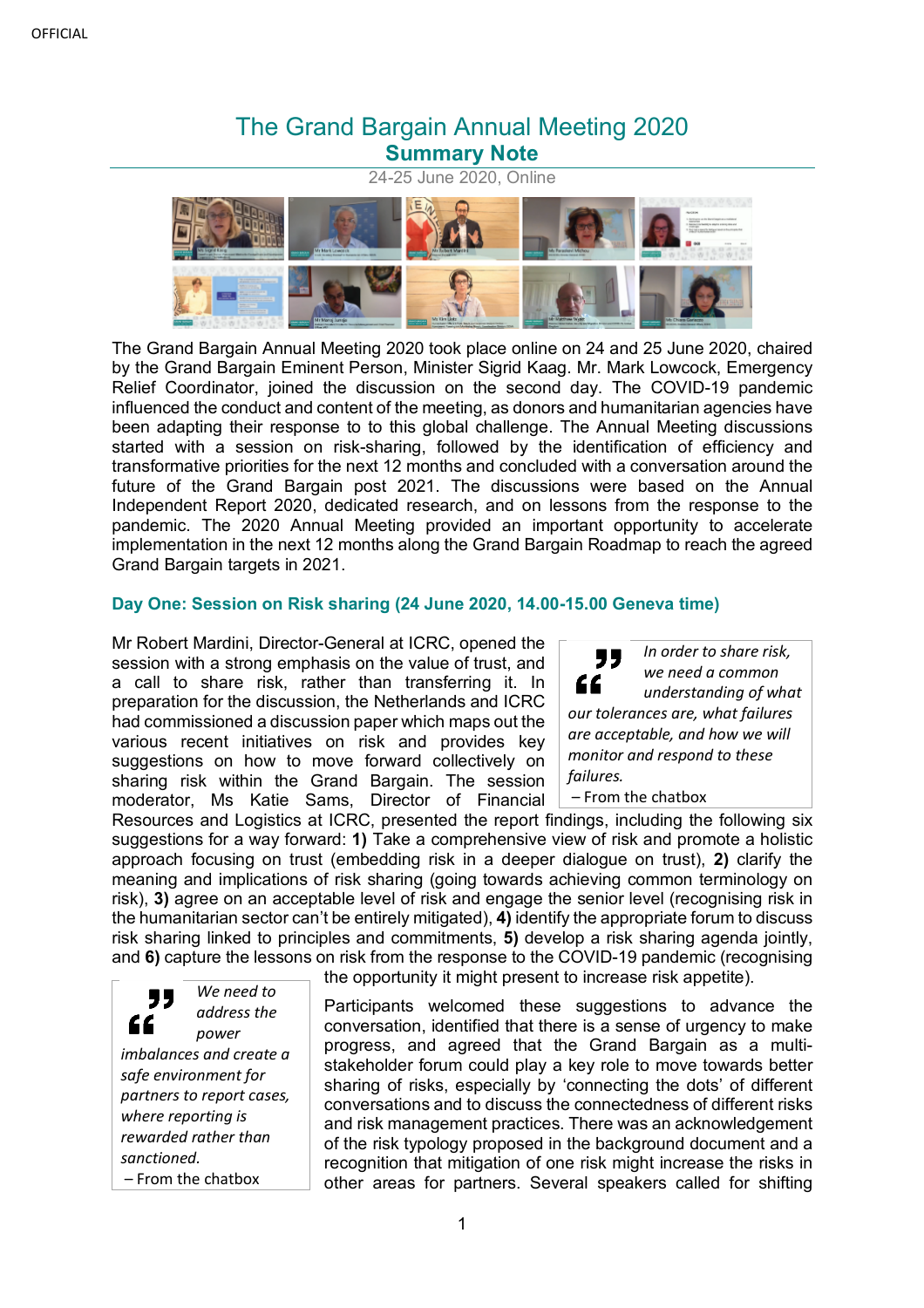donors' approach to risk from "zero tolerance" towards "zero tolerance for inaction". Participants also suggested to ground the discussions in concrete operational contexts and to involve local and national actors. Some participants shared their own lessons learned and it was proposed to identify further case studies, including in the COVID-19 context. In conclusion, both during interventions and in the chatbox, it was highlighted that an expert level meeting and a political level dialogue on risk and risk management were required to discuss risks holistically and to ensure programme continuity in reaching individuals in high-risk settings.

### **Next 12 months: moving the risk sharing agenda forward**

- Work with the Grand Bargain (workstreams) to drive forward conversations on risk to unlock further progress towards the Grand Bargain targets in 2021. Ensure the discussion is concrete and informed by operational realities. The discussion should be based on a holistic approach and focus on how different risks and risk-management practices affect continuity of operations. The discussions should involve all relevant stakeholders, including local actors, and consider different types of risks. The discussion should also look how for example fiduciary risks should be managed as they impact donor assessments, management costs and localisation, reputation risk, and access to funding).
- Netherlands/ICRC to help advance the collective conversation, proposing the following:
	- o Engage relevant workstreams to address key elements of the risk initiative including workstream 4 on certification process and workstream 2 on involvement of local actors.
	- o Initiate a discussion with the Good Humanitarian Donor (GHD) group members on "zero tolerance for non-action".
	- o Liaise with the IASC Results Group 5 to identify synergies on risk initiatives and discuss harmonizing due diligence requirements.
	- $\circ$  Convene an expert-level meeting on risk sharing in second half of 2020 with the aim to facilitate a dialogue among key stakeholders, ensuring that the initiative is focused on practical issues, grounded in concrete operational contexts and enables participation of local actors.
	- $\circ$  Move towards better sharing of actual risks, illustrate risk-sharing through concrete examples, and propose a way forward by December 2020.

# **Day One: Session on investments for greater efficiency in COVID-19 response and beyond (24 June 2020, 15.00-16.00)**

Based on the Annual Independent Report 2020 findings, and on the outcomes of the meetings with the Co-convenors, this session focused on investments needed for greater efficiency in three main areas: increasing transparency, reducing management costs, and harmonising and simplifying reporting. The Facilitation Group session moderator, Mr Manoj Juneja, Assistant Executive Director for Resource Management and Chief Financial Officer, WFP, highlighted that important progress had been made, but defining clearer priorities and greater investments would be required for faster advancement over the next 12 months.



*mandatory, the way some donors already did. That would of course imply the coverage of connected costs.* – From the chatbox

On **data and transparency,** some noted that in the current COVID situation and in light of a potential decrease in institutional funding, individual organisations and the system as a whole needed to understand funding and funding flows much better. Several speakers reinforced their commitment to publishing data in IATI, acknowledging that data needs to be more timely, granular, and comprehensive to be more useable.

Moreover, building on the existing pilot project to allow FTS to process IATI published data,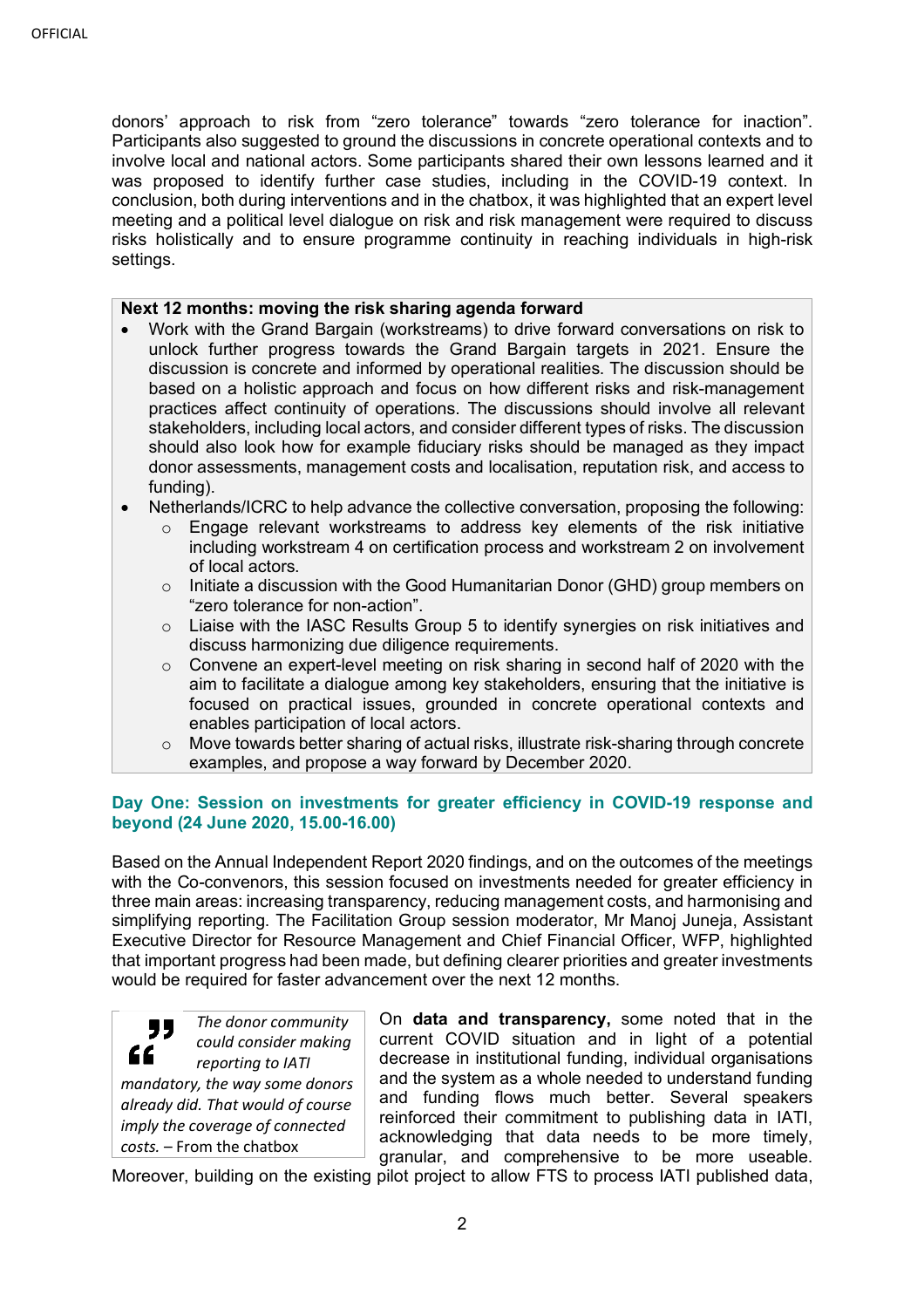further strengthening of the capacity of FTS was required, particularly to increase automated ingestion of data. As several speakers emphasised, data should only be "published once – used often".

The response to COVID-19 accelerated progress on reduced **management costs,** e.g. by sharing operational resources, using common platforms and mechanisms as some Signatories provided more flexibility in partnerships. During the past year there have been initiatives for greater collaboration and transparency of management costs that need to be aligned where possible and scaled up, including the UN Partner Portal, the UN Data Cube, and



the Money Where it Counts initiative. The recommendations from the review of individual **donor assessments** undertaken by Japan and UNHCR (study by GPPi) will also provide a good basis for next steps to align and reduce assessments. Opportunities to rely on each other's assessments should be explored to reduce the overall volume, with a view to reduce management costs and increase the funding reaching people in need.

**Harmonised and simplified reporting** progressed as the 8+3 narrative template has been finalised and adopted by 22 % of the Signatories. Donors, UN and INGOs should adopt the template in the next 12 months, especially for their NGO partners. NGO partner organisations should ask their contributors to start using the template. Particularly now in the COVID-19 pandemic, simplified reporting could release time for humanitarian workers to focus on operations. It was proposed to shift the conversation from convincing Signatories to use the template to instead asking why Signatories were not using it.

In relation to all three areas, Signatories need to make technical and  $-$  where required  $$ political investments in the next 12 months to advance towards the agreed targets.

# **Next 12 months: investing for greater efficiency**

## • **Transparency**:

- $\circ$  Signatories reinforced their commitment to publishing data in IATI and to FTS. Going beyond the participation rate, the emphasis should be on increasing the granularity of data published in IATI with due considerations for data protection concerns, to enable better informed decision making. Signatories should assess what prevents them from publishing more granular data.
- $\circ$  Make IATI more inclusive by ensuring that the tool enables all organisations to publish and use data, including smaller organisations.
- $\circ$  In the COVID-19 response, encourage partners to publish downstream partner data in IATI to better track localisation.
- Develop a vision on how the different data platforms are linked and ensure that the Signatories only publish the data once but use it often and on different platforms. In essence, create a "one stop shop" for funding data.

#### • **Reduced management costs**:

- $\circ$  Analyse recommendations of the GPPI study on individual donor assessments and identify next steps to ensure they are translated into fewer donor and UN assessments at country level, resulting in the reduction of management costs and increase of funding reaching people in need.
- $\circ$  Seek greater alignment of different initiatives to increase transparency in management costs, including between the UN Data Cube and the Money Where it Counts Initiative.
- o Encourage other UN partners to join the UN Partner Portal.
- **Harmonised and simplified reporting**: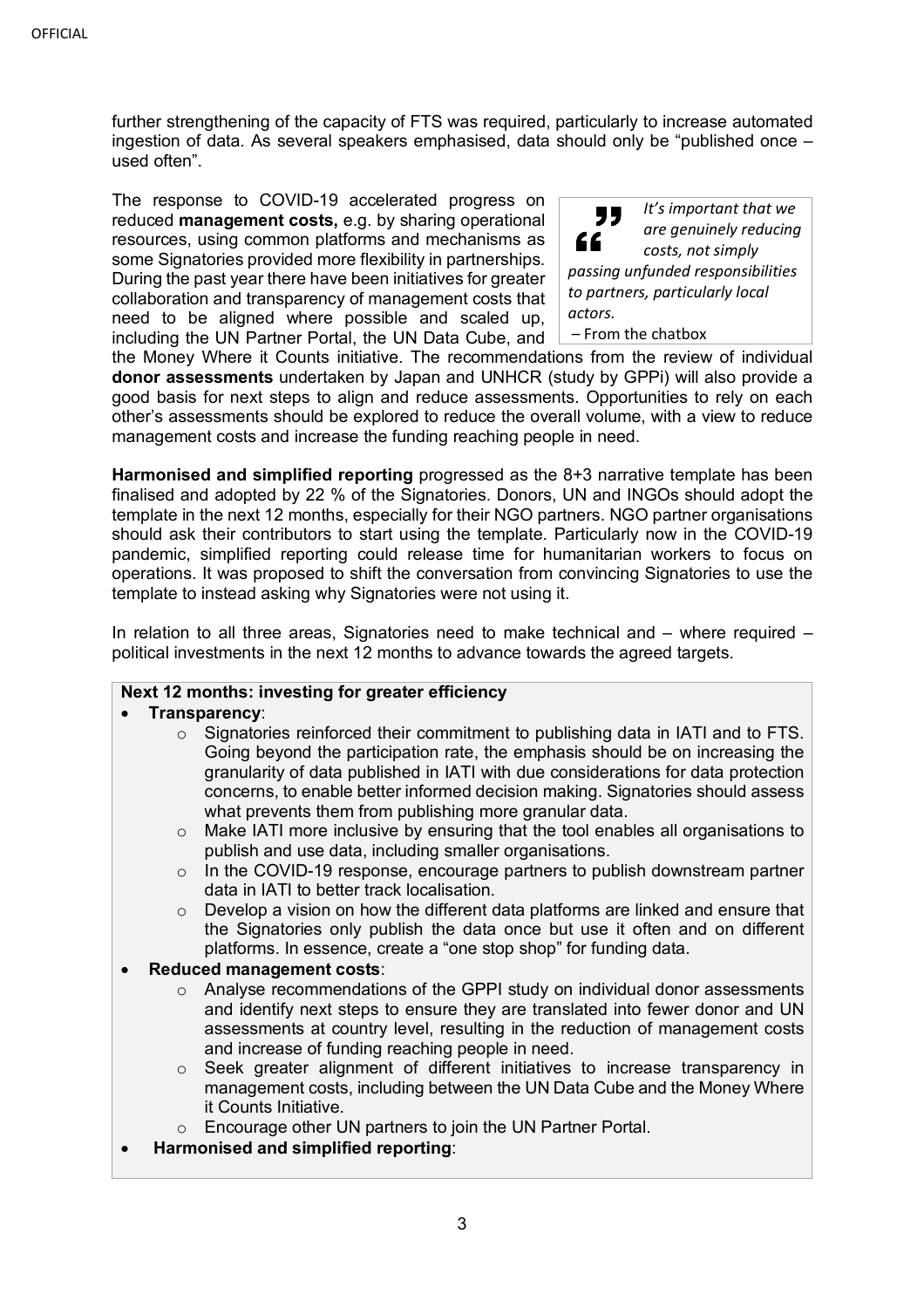$\circ$  Donors and UN agencies should adopt the 8+3 template for their implementing NGO partners. Donors that have already adopted it should proactively lobby and challenge peers to rapidly adopt the template in the donor community.

# **Day Two: Changes for greater effectiveness and transformation (25 June 2020, 14.00- 15.30)**

*COVID-19 has enabled*  " *progress on quality funding,*  " *and we have seen an increase in unearmarked funding from donors, which has allowed for flexibility to quickly adapt responses and prioritise interventions where the needs are highest and most under-financed.* – From the chatbox

The first discussion of the second day focused on actions that could lead to transformational change in better providing assistance to people in need. The main areas were accelerating localisation, increase and cascading of flexible, multi-year financing, and investment in the humanitarian cycle to advance on needs assessments, participation revolution and cash-coordination. There was a strong call to be ambitious and to go beyond incremental progress.

In a session moderated by Ms Paraskevi Michou, Director-General, DG ECHO, participants agreed that increased investments in capacities of **local actors** is key and that progress would need to be made in the next 12 months. Investments in capacities should be based on the priorities set by local actors themselves, include better sharing of risks, coordinated with development actors, and by making adequate overhead funding available for local actors. Localisation goes hand in hand with the

*Localisation is not only*  77 *about the amount of*  " *funding passed down to local NGOs, but also how required support (skill transfer) is provided to local NGOs by international NGOs or UN agencies.* – From the chatbox

**participation revolution** and **accountability to affected populations**. There was a call for more equity in the humanitarian system, greater acceptance of local organisations as equal partners, and making the 'participation revolution' part of the DNA of organisations. Quality funding and its cascading through the system was highlighted as one of the key enablers. In addition, some local actors encouraged the donor community to consider the existing country based pooled funds to increase their support to local actors.

As Ms Michou pointed out, the COVID-19 pandemic "*has proved the central importance of needs assessments and analysis, not only for funding purposes, but as a necessary step for coordination, planning, and programming*." The potential of coordinated needs assessments and analysis must be further unlocked, and Signatories should work together to share the data and apply it to Joint Intersectoral Analysis Framework in the current Humanitarian Programme Cycle. Several Signatories called for increased coordination of **cash assistance**. There is a need to move towards enhanced and predictable cash

coordination based on

*This is the right*  77 *time to further*  " *the use of cash, but it has to be in a way that reinforces national social protection systems.* – From the chatbox

*prioritise financial resources and the only way our community can do so is through more comprehensive and more accurate joint inter-sectoral needs and response analyses, also between humanitarian and development actors, across multiple sectors, at national and sub-national levels.* – From the chatbox

*COVID-19 has proven the imperative need to* 

inter-sectoral response analysis also with the objective to scale-up cash assistance where possible. Others noted that expanded collaboration in the use of cash assistance is also important. At the same time, the technical progress on implementation delivered through the Grand Bargain should be maintained.

"

"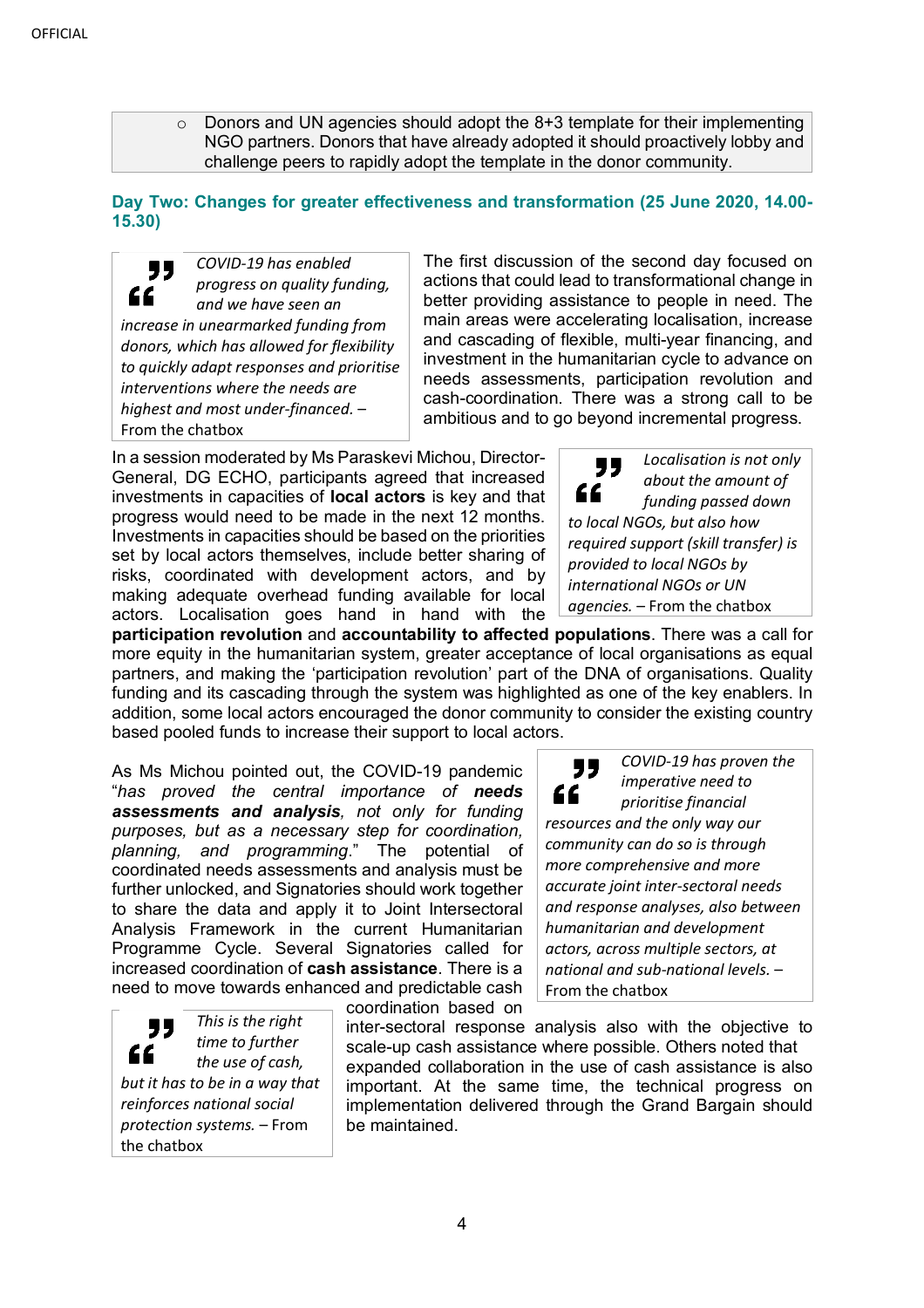On **quality funding**, the Co-convenors advanced the agenda in the last 12 months. Research and evidence have been completed, proving the linkage between quality funding and better programming. However, longer term gains are needed in the next 12 months, including by encouraging Signatories to increase

*The discussion on*  99 *quality funding*  " *cannot disregard the nexus approach. A more ambitious and strategic approach to humanitarian and development funding would help overcome the current siloed structure.* – From the chatbox

flexibility in funding agreements, ensure a critical mass in quality funding, and cascade quality funding to implementing partners. The speed in quality funding reaching frontline responders is

*As a donor*  77 *that provides*  " *multi-year flexible funding to agencies, we really want to see a step up change in seeing this flow through to local organisations.* – From the chatbox

essential. As one speaker pointed out "*we need to ensure that the advancements made during the COVID-19 pandemic become the new norm*". There was a call for higher political dialogue to help advance this conversation.

# **Next 12 months: changes for greater effectiveness and transformation**

- **Localisation and participation revolution**:
	- o Increase investments in capacities of local actors, based on their priorities. And seek ways to pass on overhead costs.
	- o Ensure funding for local actors through pooled funding.
	- $\circ$  Strengthen engagement between the participation and localisation workstreams, ensuring political support for greater accountability to affected populations.
- **Joint needs assessments and cash coordination**:
	- $\circ$  Agree on a commitment to improve cash coordination, based on inter-sector response analysis, facilitating a scale-up in the use of cash assistance and more efficient, effective and accountability aid. Strong engagement at political level is necessary, including from IASC.
	- $\circ$  Continue efforts to ensuring consistent analysis of gender and gender-based violence concerns within needs assessments and analysis, including with cash partners, building upon the significant advancements seen over the past few years.

 $\circ$  Reconfirm commitment towards people-centered needs assessment; continue investment, work and efforts to further develop and apply the Joint Inter-sectoral Analysis Framework in field locations in the current Humanitarian Programme Cycle, including protection considerations; and, for donors, ensure funding decisions are aligned with needs assessments and analysis results. Scale up the Joint Intersectoral Analysis Framework.

# • **Quality funding**:

- $\circ$  Continue to call on major donors to provide quality funding as per the commitments.
- $\circ$  Focus on modalities to make quality funding available in a timely fashion and step-up efforts to reach the critical mass needed to facilitate pass-through to frontline responders, including local actors.
- o Convene a series of structured dialogues, both at technical and political level, to (1) clarify donors' accountability and visibility requirements; (2) identify and agree on how to apply an expanded concept of quality funding; (3) scale-up good practices; and (4) address barriers to cascading quality funding to front-line responders and develop related targets.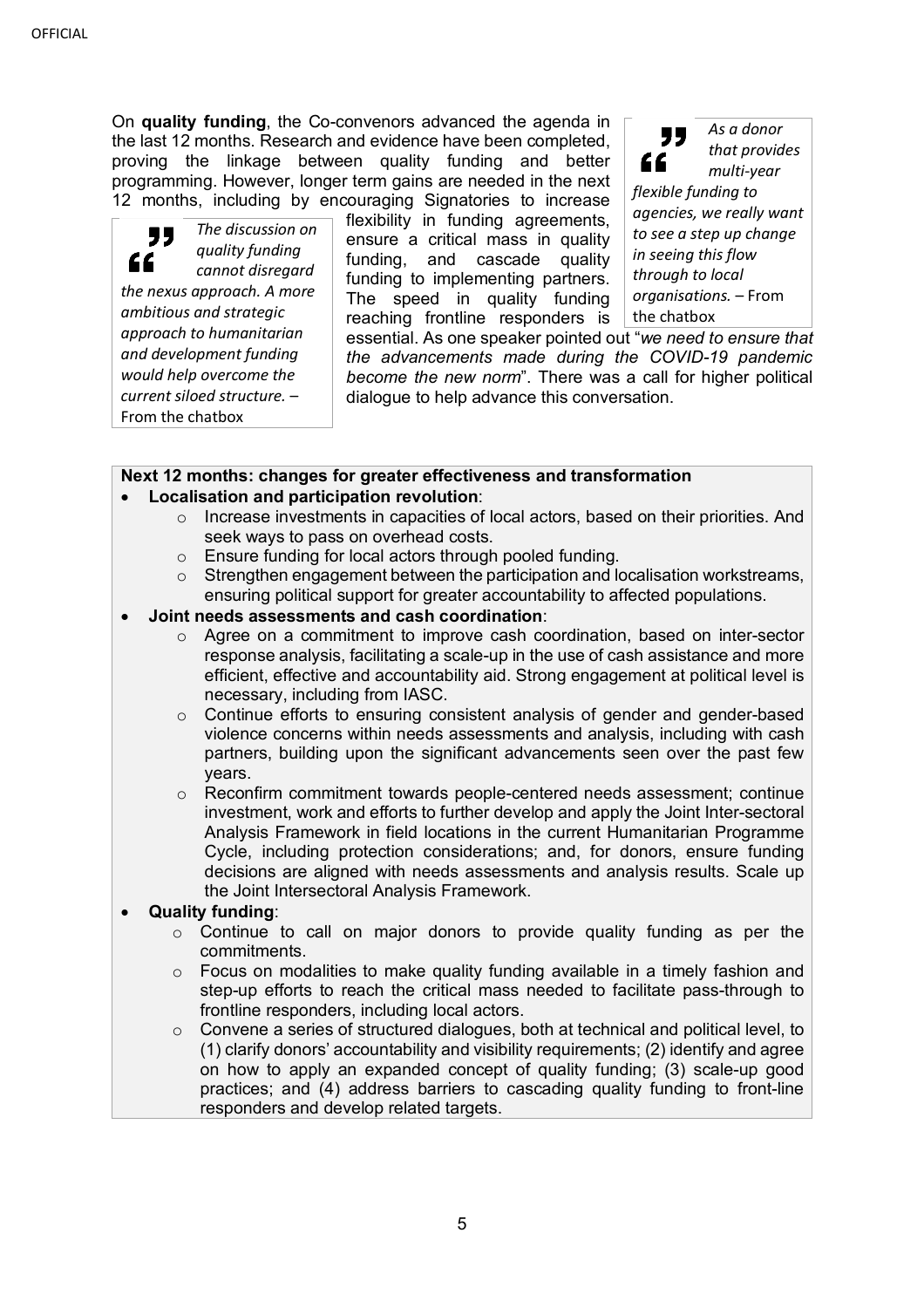# **Day Two: Future of the Grand Bargain (25 June 2020, 15.30-16.30)**

As the Grand Bargain enters its fifth year, the Signatories started a discussion on what should come after 2021. The Grand Bargain was set-up in 2016 to strengthen efficiency and effectiveness of the humanitarian system. The Grand Bargain and its fora are means to achieve these objectives. The Grand Bargain Signatories needed to continuously assess, whether the Bargain delivered on those desired objectives or not. Such an assessment would need to inform the future discussions. In addition, there would

*The Grand Bargain is*  " *starting to make a*  " *difference and should continue with stronger links between global and local. We need constant reality checks from our field colleagues on how well and how fast we are moving with aid reform.* – From the chatbox

need to be agreement on the focus areas of any potential future format, on links with existing formats such as the IASC and GHD, on its membership, and on the political will to continue

*The Grand Bargain is a*  77 *unique forum – I agree with*  " *others who emphasised the need to tie to the Good Humanitarian Donor group and IASC in a tighter way which does not increase process and brings this regularly to political level, including on issues related to expanding resource base and shrinking needs.* – From the chatbox

investing in this or a similar forum. To kickstart the discussion, USG Mr Lowcock posed two challenging questions - what are the topics where we think it is important to make progress in the next phase, and why do we think the Grand Bargain is a good forum for making progress on them. He emphasised that high level political leadership is needed and we need to determine where it will come from: if we do not preidentify the source of the political will needed to really deliver on any future process, then we will be proceeding under false pretenses.

The Facilitation Group session moderator, Mr Matthew Wyatt, Director, Humanitarian, Security and Migration Division and COVID-19, UK (DFID), highlighted that the Grand Bargain gives a unique platform where all constituencies come together, and it is vital we keep looking at collective actions. We need a wide conversation and ask some difficult questions: do we need an enhanced new and different process?

Ahead of the meeting, the Facilitation Group commissioned ODI to develop a think-piece about the future of the Bargain, based on consultations with the different constituency groups. Their research demonstrated that there is strong consensus among the Signatories for the Grand Bargain to continue, but there is also agreement that this mechanism needs to adapt, evolve, and refocus in order to remain relevant to address the challenges of today's aid environment. Ms Vicki Metcalfe-Hough, lead author and researcher of the Annual Independent Report and the think-piece, recommended that the Grand Bargain's principal function should be as a *strategic multilateral mechanism* in which donors and aid organisations work together to identify challenges to effective and efficient humanitarian action. It should focus on three to four objectives that are strategic, inclusive, integrated, pragmatic and ambitious: **1)** an integrated approach to shrinking needs, **2)** a collaborative approach to risk management, and **3)** support wider reform efforts. The format should be changed too according to ODI, the Grand Bargain should be elevated to a higher level of political engagement and representation, the bureaucracy reduced, and a wider set of stakeholders included.

*"We fully support*  " *ODI*  "

*recommendations on revised structure with a more targeted focus on key strategic priorities that are of common interest."*

*"We fully support a revision of overall process with the aim of distilling down workstreams and commitments (e.g. select and agree on the most fruitful workstreams and concentrate efforts only on them), and simplifying the existing reporting process."* – From the chatbox